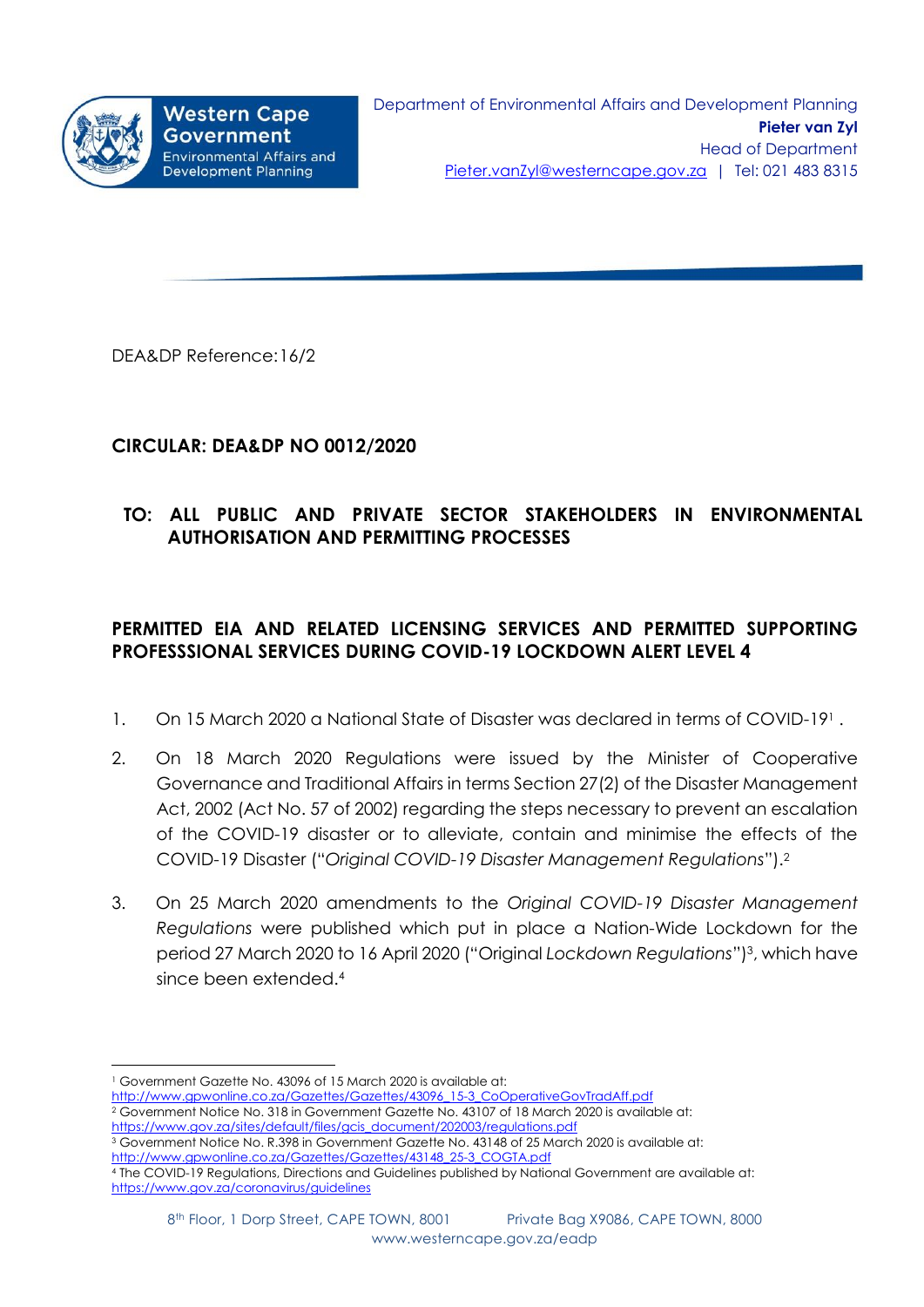- 4. On 25 March 2020 Directions were issued by the Minister of Cooperative Governance and Traditional Affairs in respect of Service Delivery and Business Continuity by Municipalities and Provinces in response to COVID-19 ("*Municipal and Provincial Directions*"). 5
- 5. On 31 March 2020 Directions were issued by the Minister of Forestry, Fisheries and Environment in respect of the undertaking and administration of Environmental Impact Assessment (EIA) and related processes during the Lockdown ("*EIA Directions*"). 6
- 6. On 29 April 2020 Directions were issued by the Minister of Labour in respect of COVID-19 Occupational Health and Safety Measures in Workplaces ("*OHS Directions*").<sup>7</sup>
- 7. On 29 April 2020 the Minister of Cooperative Governance and Traditional Affairs repealed and replaced the *Original COVID-19 Disaster Management Regulations* and the *Original Lockdown Regulations* with Regulations in respect of Lockdown Level 4 ("*29 April 2020 Lockdown Regulations*").<sup>8</sup>
- 8. In terms of the declared National Disaster it is important to note the provisions provided for in Section 30A of the National Environmental Management Act, 1998 (Act No. 107 of 1998) ("NEMA") in terms of "*emergency situations*", which are defined as "… *a situation that has arisen suddenly that poses an imminent and serious threat to the environment, human life or property, including a 'disaster' as defined in Section 1 of the Disaster Management Act, 2002 (Act No. 57 of 2002), but does not include an incident referred to in Section 30 of this Act*". If NEMA EIA Listed Activities are to be undertaken as part of steps to respond to an emergency situation, a Section 30A Directive may be issued to direct the person to undertake the steps necessary to address the emergency situation.
- 9. In terms of the *Original Lockdown Regulations* essential services had to continue to be provided by Government. In terms of the *Municipal and Provincial Directions*, essential/critical services had to continue, while in terms of non-critical services Government Departments had to put in place measures (e.g. remote working arrangements, etc.) to ensure the continuation of services during the lockdown, albeit at reduced capacity/limited capacity.

**<sup>.</sup>** <sup>5</sup> Government Notice No. R.399 in Government Gazette No. 43147 of 25 March 2020 is available at: [http://www.gov.za/documents/disaster-management-act-directions-address-prevent-and-combat-spread-coronavirus](http://www.gov.za/documents/disaster-management-act-directions-address-prevent-and-combat-spread-coronavirus-covid-19)[covid-19](http://www.gov.za/documents/disaster-management-act-directions-address-prevent-and-combat-spread-coronavirus-covid-19)

<sup>6</sup> Government Notice No. R.439 in Government Gazette No. 43190 of 31 March 2020 is available at: [https://www.gov.za/documents/disaster-management-act-environment-directions-measures-address-prevent-and-](https://www.gov.za/documents/disaster-management-act-environment-directions-measures-address-prevent-and-combat-spread)

[combat-spread](https://www.gov.za/documents/disaster-management-act-environment-directions-measures-address-prevent-and-combat-spread)

<sup>7</sup> Government Notice No. 479 in Government Gazette No. 43257 of 29 April 2020 is available at:

<https://archive.opengazettes.org.za/archive/ZA/2020/government-gazette-ZA-vol-658-no-43257-dated-2020-04-29.pdf> <sup>8</sup> Government Notice No. R.480 in Government Gazette No. 43258 of 29 April 2020 is available at:

[https://www.gov.za/sites/default/files/gcis\\_document/202004/43258rg11098gon480.pdf](https://www.gov.za/sites/default/files/gcis_document/202004/43258rg11098gon480.pdf)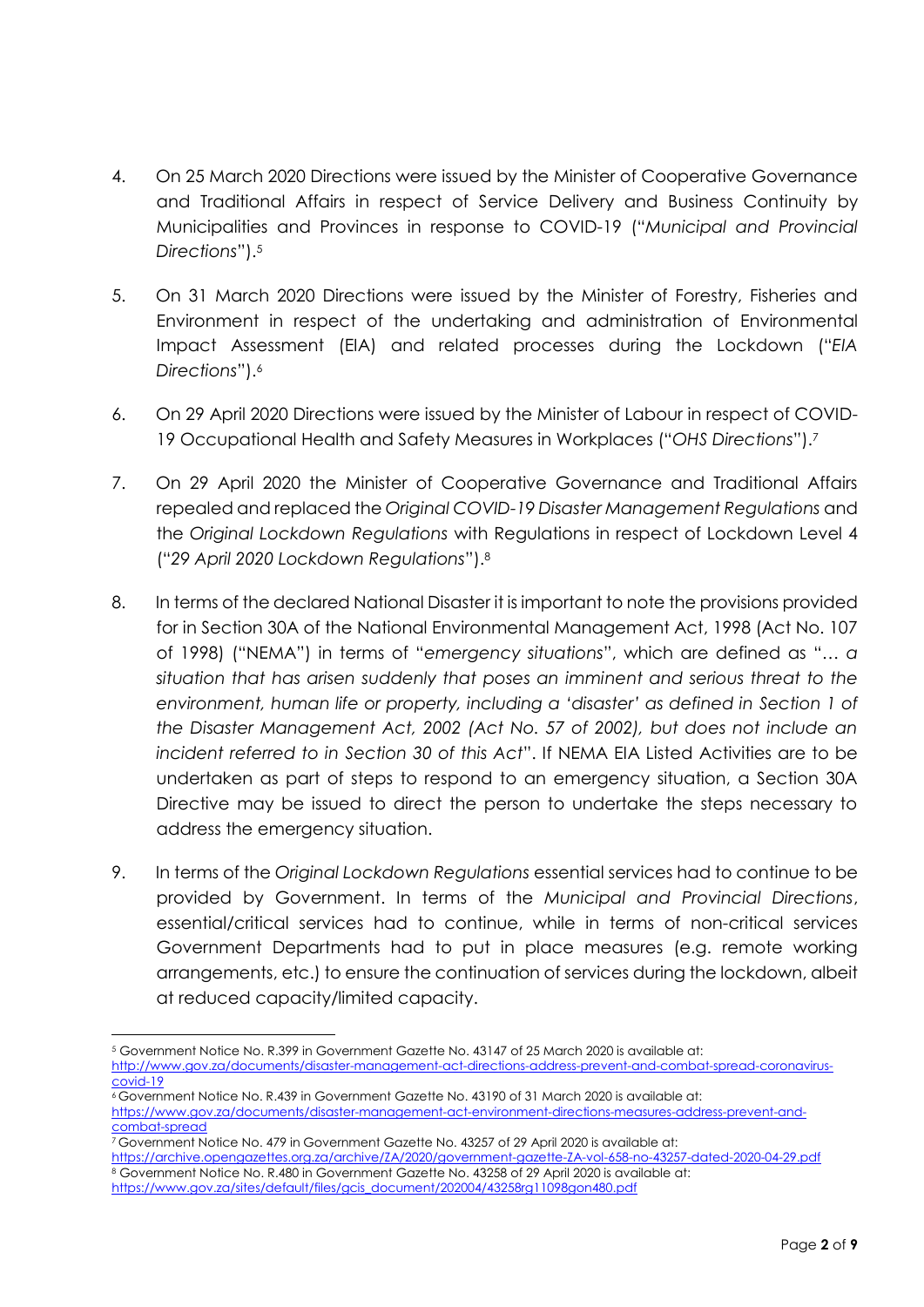- 10. The Western Cape Provincial Ministry for Local Government, Environmental Affairs and Development Planning, together with the Western Cape Provincial Department of Environmental Affairs and Development Planning ("DEA&DP"), put in place the necessary measures and have continued operations since the start of the COVID-19 Lockdown, albeit at reduced/limited capacity in certain respects.
- 11. In terms of the *EIA Directions* all prescribed timeframes affected by the Lockdown have been extended for the duration of the Lockdown. In addition, during the Lockdown, no new applications or appeals may be submitted and during the Lockdown the relevant authorities may not process applications or appeals. Direction 4.2 of the *EIA Directions*, however, provide that "*Where any of the licencing authorities, competent authorities or appeal authorities affected by these Directions has publicly indicated that a different arrangement applies, such an arrangement will prevail over any arrangement indicated in these Directions*."
- 12. In terms of the *29 April 2020 Lockdown Regulations*:
	- 12.1 "*Civil engineering for public works projects (including water, energy, sanitation*";
	- 12.2 "*Public works civil engineering and construction works*";
	- 12.3 "*Road and bridge projects, including local road repairs*";
	- 12.4 "*Construction and related services (including trades persons)*" in terms of "*Critical maintenance and repairs*";
	- 12.5 "*All telecommunication services and infrastructure*";
	- 12.6 "*Postal services and courier services for all permitted Alert Level 4 services*":
	- 12.7 "*Newspapers and broadcasting*";
	- 12.8 "*Production, manufacturing, supply, logistics, transport, delivery and critical maintenance and repairs of good and services (including components and equipment) required for the production or rendering of permitted goods and services*";
	- 12.9 "*Licencing, "permitting",* "*Any other service designated by the Executive Authority, HODs, Heads of Courts, and Heads of other Chapter 9 Institutions*", "*Essential municipal services*", and "*peace officers*" have been included as "Public Administration Government Services and other arms of the State"; and
	- 12.10"*Other professional services may operate only where work-from-home is not possible, and only to support Alert Level 4 services*" (emphasis added);

are, amongst other services, included in Table 1 as permitted services which may during Lockdown Alert Level 4 be provided/operate and be obtained. These *29 April 2020 Lockdown Regulations* came into effect on 1 May 2020.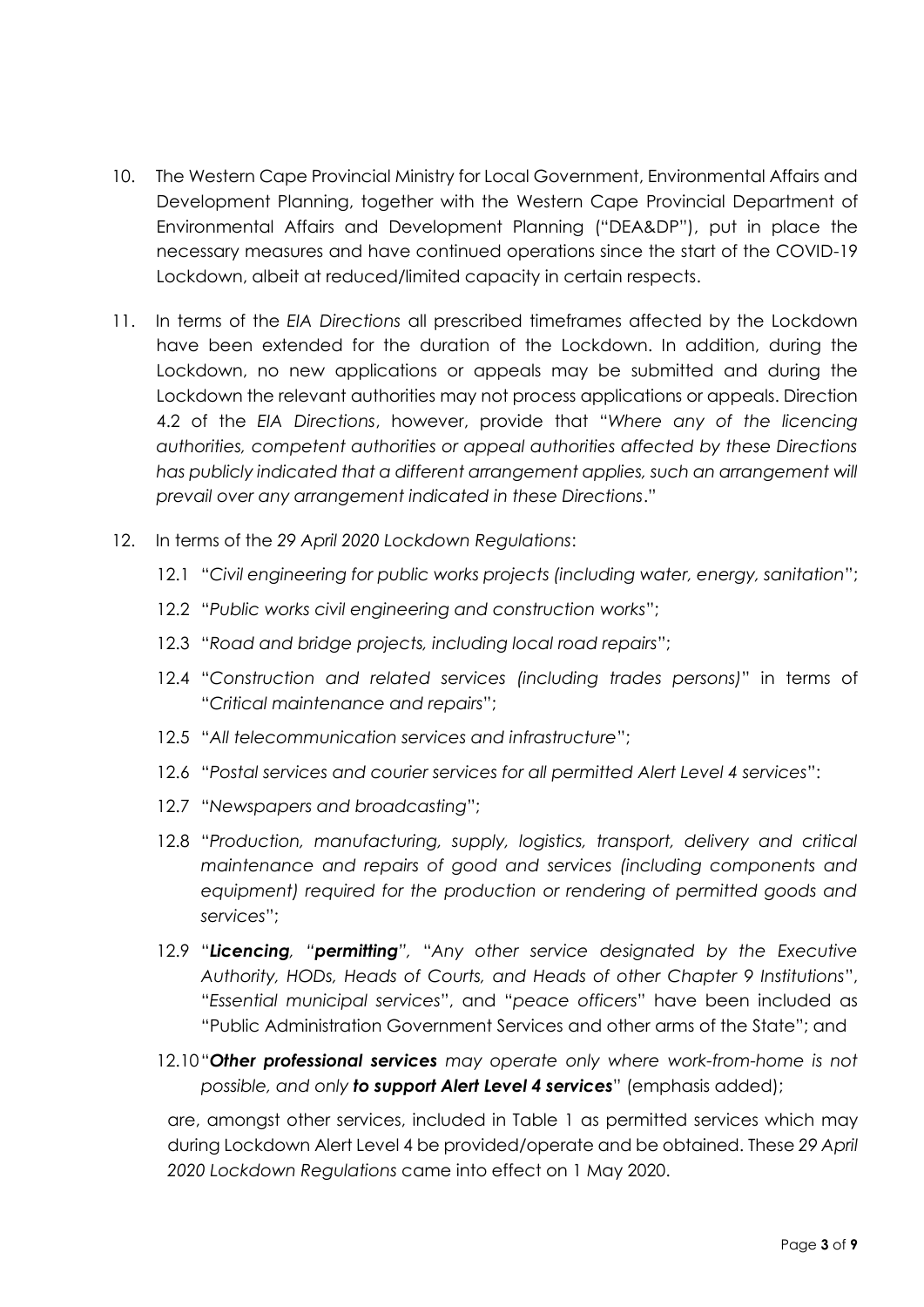13. The aforementioned services may, however, only be provided/operate on condition that all the applicable COVID-19 Health and Safety Regulations, Directions, measures and protocols are followed at all times, including the "*General measures to contain the spread of COVID-19*" set out in Regulation 5 of Chapter 2 of the *29 April 2020 Lockdown Regulations*, e.g. to wear a cloth face mask/appropriate item that covers the nose and mouth when in a public place; observance social/physical distancing requirements; a person may only leave his/her place of residence to perform an essential or permitted service, to go to work where a permit has been issued, to buy a permitted good, to obtain services that are allowed to operate; etc.;

### 14. As such, **during Lockdown Alert Level 4, which came into effect on 1 May 2020**:

- 14.1 to the extent not prohibited by the *29 April 2020 Lockdown Regulations* and other restrictions applicable or that may become applicable; and
- 14.2 on condition that all the applicable COVID-19 Health and Safety Regulations, Directions, measures and protocols are always followed;

**services may be provided and obtained by proponents, applicants, environmental assessment practitioners ("EAPs"), specialists, supporting professionals and officials in respect of, amongst other licensing and permitting services, the National Environmental Management Act, 1998 (Act No. 107 of 1998) ("NEMA") 9 , the National Environmental Management: Waste Act, 2008 (Act No. 59 of 2008) ("NEMWA"), the National Environmental Management: Air Quality Act, 2004 (Act No. 39 of 2004) ("NEMAQA") <sup>10</sup>, the Environmental Impact Assessment Regulations, 2014, the National Exemption Regulations (2014), the National Appeal Regulations (2014) and related processes**.

15. While Western Cape Provincial Minister Anton Bredell had intended to, in terms of Direction 4.2 of the *EIA Directions* and Regulations 9 and 16(3)(b) of the EIA Regulations, on 1 May 2020 (and with effect from that date) indicate arrangements to all Western Cape stakeholders regarding the undertaking and administration of the services mentioned in paragraph 14 above, the National Department of the Environment, Forestry and Fisheries ("DEFF") requested DEA&DP not to do so yet, because DEFF was busy with a process to, in consultation with all the Competent and Licensing Authorities in the country, to propose amendments to/replacement of the *EIA Directions* of 31 March 2020. Due to this consultation process and the time required to obtain inputs from all the Competent and Licensing Authorities in the country, as well as DEFF Legal Services, there have been some delays in finalising the amendments to/replacement of the *EIA Directions* of 31 March 2020. It is understood from DEFF that the amendments to/replacement of the *EIA Directions* will only be published towards the end of next week.

1

<sup>9</sup> Including in terms of Section 24G of NEMA.

<sup>10</sup> Including in terms of Section 22A of NEMAQA.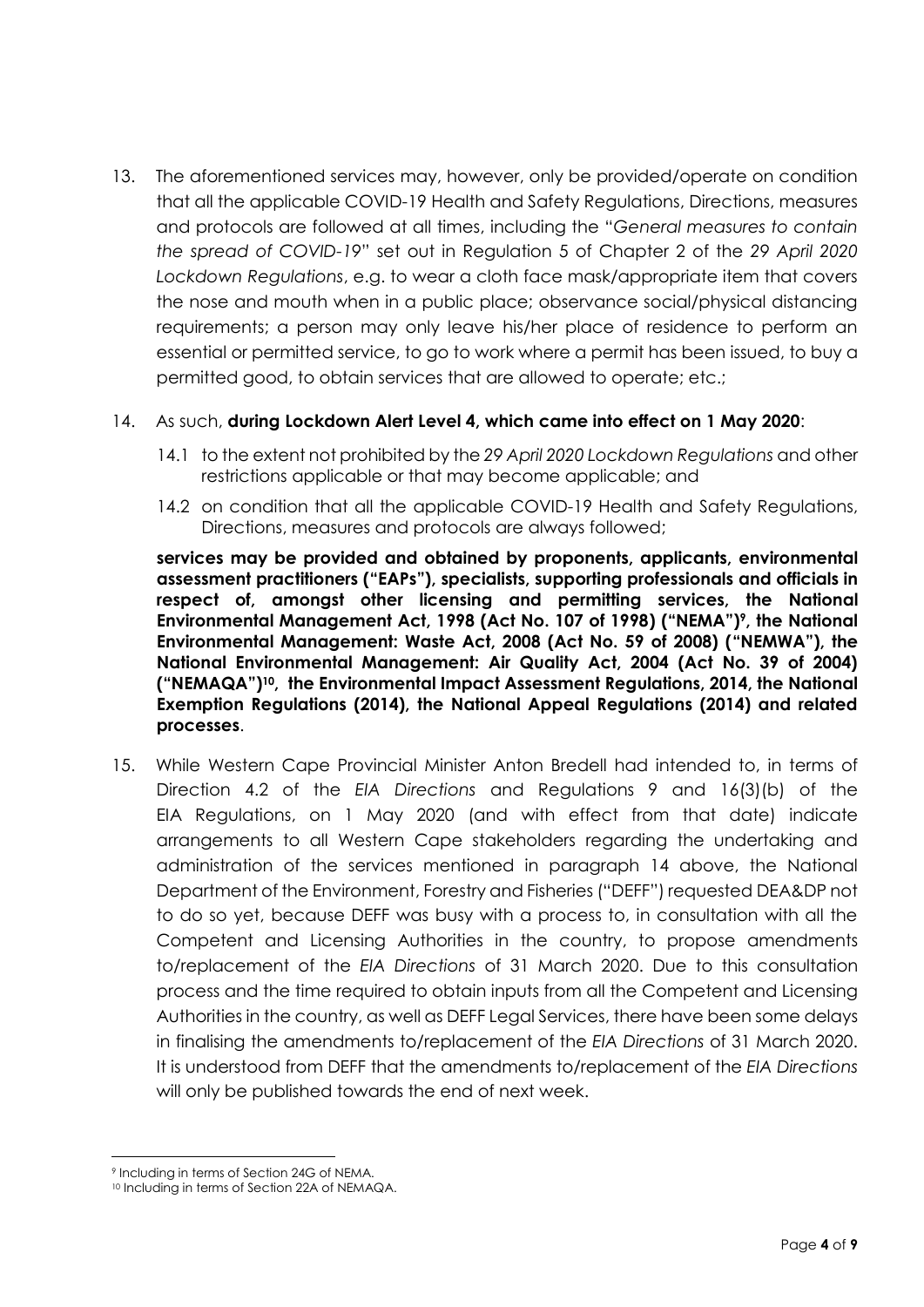- 16. While this delay is unfortunate, DEFF is applauded and supported in its efforts to, in consultation with all the Competent and Licensing Authorities in the country, provide amended/new directions in terms of the undertaking and administration of EIA and related processes across South Africa during Lockdown Alert Level 4.
- 17. In the interim, this Circular is issued to all DEA&DP stakeholders in order to provide some guidance on the provision of and the obtaining of services in terms of EIA and related processes during Lockdown Alert Level 4. This Circular must be read together with the applicable legislation (the *29 April 2020 Lockdown Regulations*, Directions issued in terms of the Disaster Management Act, etc.), and is not intended to be a substitute for the provisions of that legislation in any way. If there is a conflict between the content of this Circular and a provision in the legislation, then the provision in the legislation prevails. If there is any uncertainty about whether or not something is restricted or not or what should be done, the relevant Competent/Licencing Authority in DEA&DP (as noted in Paragraph 18.4) should be approached for guidance and/or confirmation.

## **PERMITTED EIA AND RELATED LICENSING SERVICES AND PERMITTED SUPPORTING PROFESSSIONAL SERVICES DURING COVID-19 LOCKDOWN ALERT LEVEL 4**

18. On condition that all the relevant COVID-19 Regulations and Directions are complied with, as well as all the relevant COVID-19 Health and Safety measures and protocols are followed at all times, including the "*General measures to contain the spread of COVID-19*" set out in Regulation 5 of Chapter 2 of the *29 April 2020 Lockdown Regulations*:

| 18.1 | Submission of<br>applications and<br>appeals | <b>Directions</b><br>Until<br>of $31$<br>FIA<br>March<br>the<br>2020<br>are<br>amended/replaced, no new applications nor new appeals<br>may be submitted.<br>(Note: The intention is for the proposed amended/replaced<br>Directions to again allow that new application and appeals<br>may be submitted.)                                                       |
|------|----------------------------------------------|------------------------------------------------------------------------------------------------------------------------------------------------------------------------------------------------------------------------------------------------------------------------------------------------------------------------------------------------------------------|
| 18.2 | Processing of<br>applications and<br>appeals | <b>FIA</b> Directions<br>of _<br>31<br>2020<br>Until<br>the<br>March<br>are<br>amended/replaced, the relevant Competent/Licensing<br>Authority may not process applications nor appeals.<br>(Note: The intention is for the proposed amended/replaced<br>Directions to again allow that application and appeals may<br>be processed.)                            |
| 18.3 | <b>Extended timeframes</b>                   | <b>Directions</b><br>$\circ$ f<br>31<br><b>FIA</b><br>Until<br>the<br>2020<br>March<br>are<br>amended/replaced, the timeframes are extended, or<br>deemed to be extended, by the number of days of the<br>duration of the lockdown period.<br>(Note: The intention is for the proposed amended/replaced<br>Directions to lift the extensions of the timeframes.) |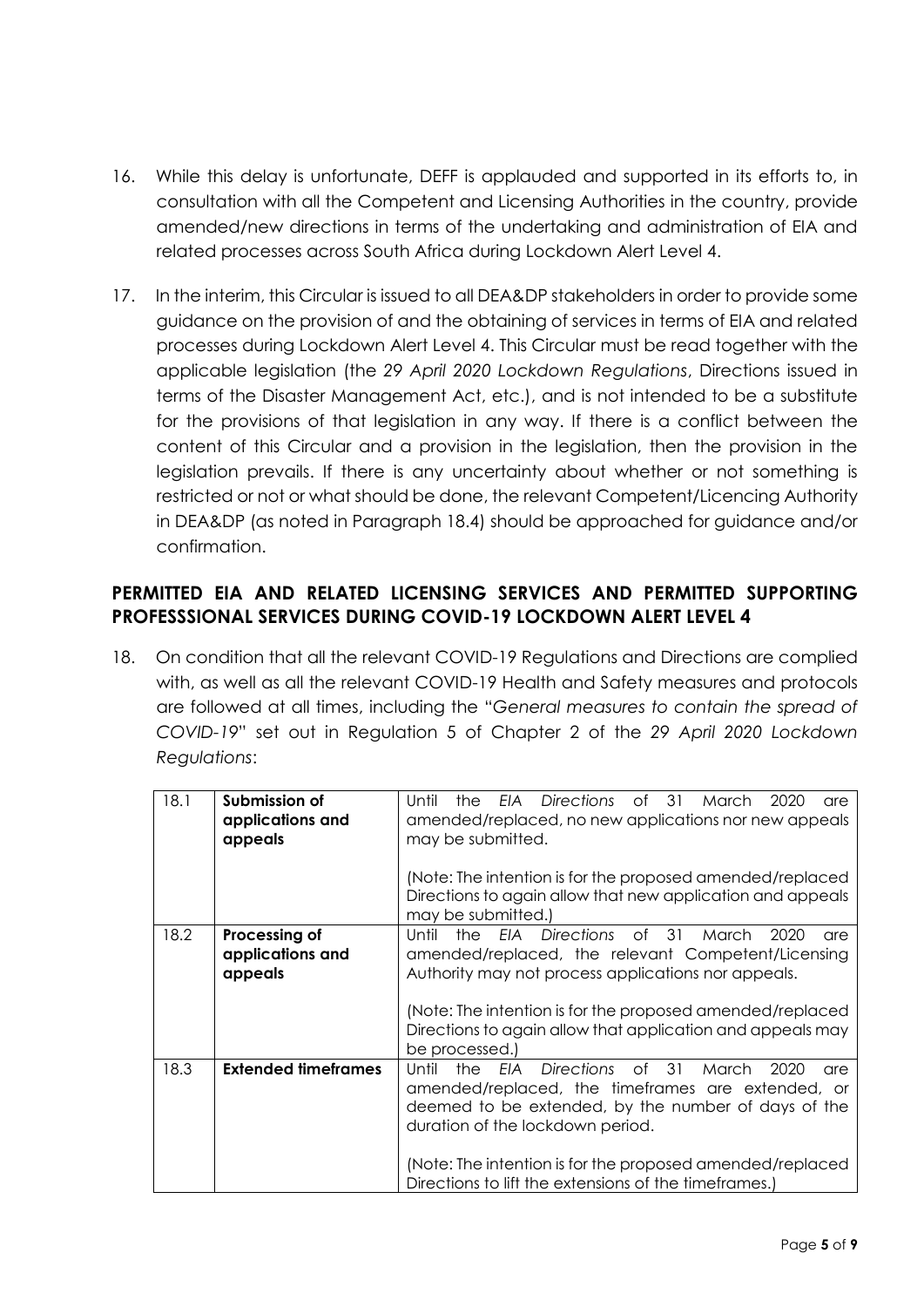| 18.4 | <b>Meeting with DEA&amp;DP</b>                                                                  | Unless part of a site visit, virtual meetings must be arranged<br>via email with the relevant officials of DEA&DP as indicated<br>below, or, if the case has already been assigned, via email                                                                                                                                                                                                                         |
|------|-------------------------------------------------------------------------------------------------|-----------------------------------------------------------------------------------------------------------------------------------------------------------------------------------------------------------------------------------------------------------------------------------------------------------------------------------------------------------------------------------------------------------------------|
|      |                                                                                                 | to the relevant assigned case officer:                                                                                                                                                                                                                                                                                                                                                                                |
|      |                                                                                                 | <b>Mr Zaahir Toefy</b><br>$\bullet$<br><b>Director: Development Management</b><br>Email: zaahir.toefy@westerncape.gov.za                                                                                                                                                                                                                                                                                              |
|      |                                                                                                 | Region 1: City of Cape Town and West Coast District<br>Municipal area.<br>Region 2: Cape Winelands District Municipal area and                                                                                                                                                                                                                                                                                        |
|      |                                                                                                 | Overberg District Municipal area                                                                                                                                                                                                                                                                                                                                                                                      |
|      |                                                                                                 | <b>Mr Gavin Benjamin</b><br>$\bullet$<br><b>Director: Development Management</b><br>Email: gavin.benjamin@westerncape.gov.za<br>Region 3: Garden Route District Municipal area and<br>Central Karoo District Municipal area                                                                                                                                                                                           |
|      |                                                                                                 | <b>Mr Eddie Hanekom</b><br>$\bullet$<br><b>Director: Waste Management</b><br>Email: eddie.hanekom@westerncape.gov.za                                                                                                                                                                                                                                                                                                  |
|      |                                                                                                 | Dr Joy Leaner<br>$\bullet$<br>Director: Air Quality Management<br>Email: joy.leaner@westerncape.gov.za                                                                                                                                                                                                                                                                                                                |
|      |                                                                                                 | <b>Mr Marius Venter</b><br>$\bullet$<br><b>Environmental and Planning Appeals Co-ordinator</b><br>Email: marius.venter@westerncape.gov.za                                                                                                                                                                                                                                                                             |
|      |                                                                                                 | Adv Charmaine Maré / Ms Zaidah Toefy (Section 24G)<br><b>Director: Environmental Governance</b>                                                                                                                                                                                                                                                                                                                       |
|      |                                                                                                 | Email: charmaine.mare@westerncape.gov.za /<br>zaidah.toefy@westerncape.gov.za                                                                                                                                                                                                                                                                                                                                         |
| 18.5 | Submission of Pre-<br><b>Application</b><br>correspondence to<br><b>DEA&amp;DP</b>              | Notices of Intent to Apply and other Pre-Application<br>correspondence must be submitted in electronic format (e-<br>mail with pdf versions of letters and reports or, if too large to<br>attach to an e-mail, to be made available via an electronic<br>link accessible by DEA&DP) to the relevant DEA&DP official<br>indicated above, or, if the case has already been<br>allocated, to the relevant case officer). |
|      |                                                                                                 | however, still<br>hard<br>DEA&DP may,<br>require<br>that<br>a<br>copy/copies of correspondence and original documents<br>also be submitted to DEA&DP by a certain date.                                                                                                                                                                                                                                               |
| 18.6 | Meeting with the<br>Proponent/Applicant/<br><b>EAP/Specialist/other</b><br><b>Professionals</b> | Unless part of a site visit, virtual meetings should be<br>arranged.                                                                                                                                                                                                                                                                                                                                                  |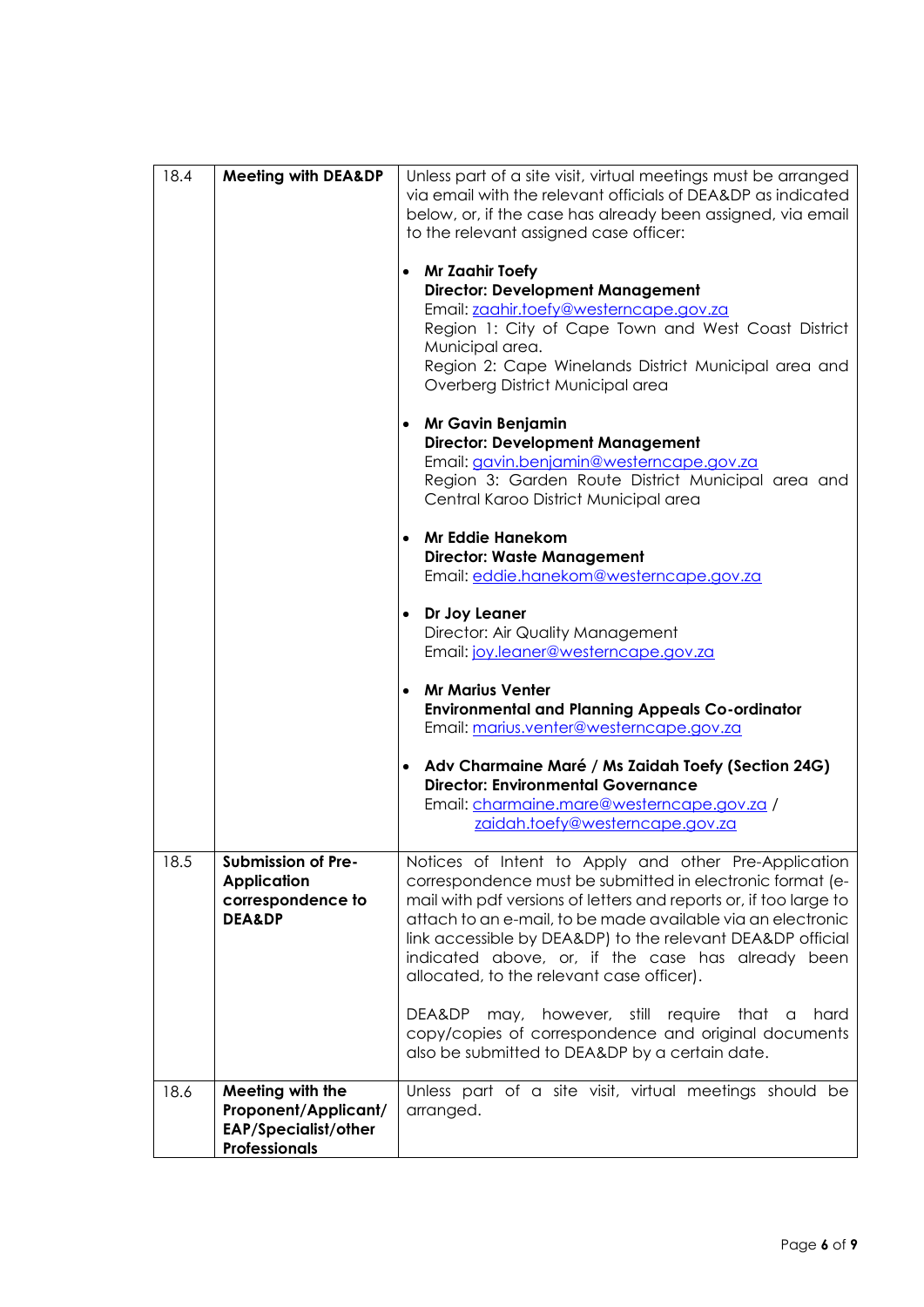| 18.7 | Site visits                              | Site visits may be undertaken.                                                                                                                                                                                                                                                                                                                                                                                                                                                                                                                                                                                                                                                                                                                                                                                                                                                                                                                                                                                                                                                                                                                                                                                                                                                                                                                                                         |
|------|------------------------------------------|----------------------------------------------------------------------------------------------------------------------------------------------------------------------------------------------------------------------------------------------------------------------------------------------------------------------------------------------------------------------------------------------------------------------------------------------------------------------------------------------------------------------------------------------------------------------------------------------------------------------------------------------------------------------------------------------------------------------------------------------------------------------------------------------------------------------------------------------------------------------------------------------------------------------------------------------------------------------------------------------------------------------------------------------------------------------------------------------------------------------------------------------------------------------------------------------------------------------------------------------------------------------------------------------------------------------------------------------------------------------------------------|
|      |                                          | (Note: In terms of Regulation 16 of the 29 April 2020<br>Lockdown Regulations a permit which corresponds with<br>Form 2 of Annexure A must be obtained. Form 2 of Annexure<br>A to the 29 April 2020 Lockdown Regulations indicate that<br>the permit is to be issued by the Head of the Institution. The<br>29 April 2020 Lockdown Regulations defines "Institution" as<br>"means any public or private institution, including a sole<br>practitioner and any other business owned and operated<br>by a single person, that is engaged in the supply or<br>distribution of a good or service as set out in the Table 1, or<br>which regulates such supply or distribution, including<br>professional regulatory bodies designated in directions<br>made in terms of regulation 4 of the Regulations". The 29<br>April 2020 Lockdown Regulations also defines "head of an<br>institution" as "mean the accounting officer of a public<br>institution and the chief executive officer or the equivalent<br>of a chief executive officer of a private institution". I.e. the<br>permit for an official must be issued by the Accounting<br>Officer of the relevant public institution, while a permit for<br>an EAP or Specialist or other Professional is to be issued by<br>the chief executive officer or the equivalent of a chief<br>executive officer of the private institution.) |
| 18.8 | <b>Public participation</b><br>processes | At all times it must be ensured that reasonable opportunity<br>is provided for public participation. While the COVID-19<br>Lockdown<br>is a unique circumstance, the specific<br>circumstances in each case must be considered to<br>determine what will be reasonable. If in the circumstances<br>of a particular case additional measures to give notice to<br>potential interested and affected parties and to allow for<br>commenting on reports are available, such additional<br>measures should be considered.                                                                                                                                                                                                                                                                                                                                                                                                                                                                                                                                                                                                                                                                                                                                                                                                                                                                  |
|      |                                          | With EIA and related permitting processes and supporting<br>processional services being permitted services under<br>Lockdown Alert Level 4, it should be possible for an EAP,<br>Specialist and other Professionals to meet all the public<br>participation requirements set out in Regulation 41 of the<br>EIA Regulations (e.g. putting up site notices, etc.). To ensure<br>that reasonable notice is given to potential and registered<br>interested and affected parties ("I&APs"), DEA&DP should<br>be approached with a proposed Public Participation Plan<br>setting out all the public participation steps, including the<br>additional measures, proposed. (Note: The intension in<br>terms of the proposed amendments to/replacement of the<br>EIA Directions of 31 March 2020 is to make the submission of<br>a Public Participation Plan, to be agreed to by the relevant<br>authority, compulsory.)                                                                                                                                                                                                                                                                                                                                                                                                                                                                      |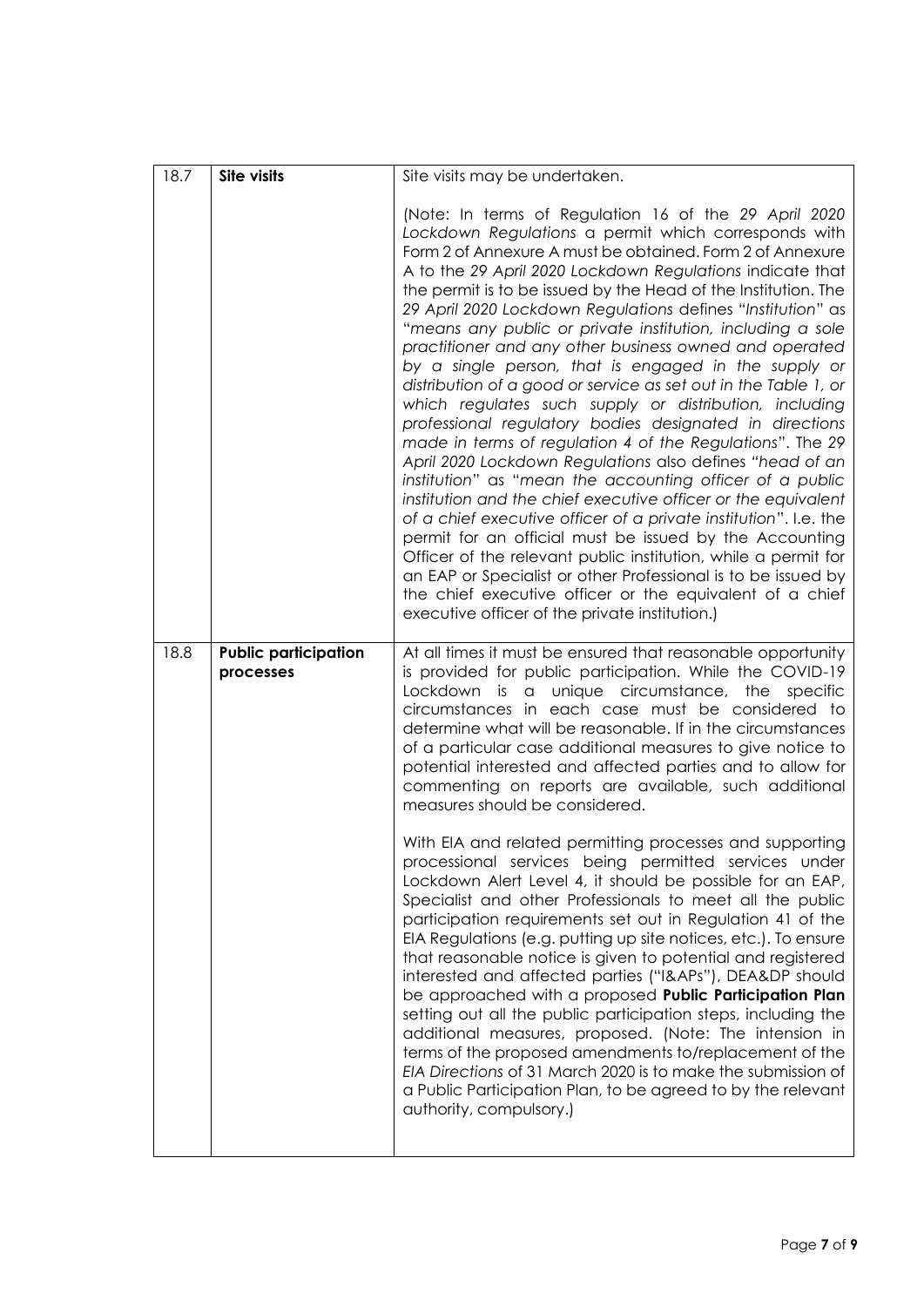|       |                                                             | Directions<br>of<br>31<br>Until<br>the<br>EIA<br>March<br>2020<br>are<br>amended/replaced, the timeframes are extended, or<br>deemed to be extended, by the number of days of the<br>duration of the lockdown period. (Note: The intention is for<br>the proposed amended/replaced Directions to lift the<br>extensions of the timeframes.) As such, any notice to an<br>I&AP of a commenting period, must indicate that while<br>normally a commenting period of a minimum of 30 days<br>must be provided, due to the extension of the timeframes<br>provided by the EIA Directions of 31 March 2020, additional<br>time for commenting will be provided for, that I&APs are,<br>however, urged to please provide comments within a<br>reasonable period, and that if the EIA Directions of 31<br>March 2020 are amended/replaced, a deadline by which<br>comments must be provided will be communicated to the<br>I&APs. |
|-------|-------------------------------------------------------------|----------------------------------------------------------------------------------------------------------------------------------------------------------------------------------------------------------------------------------------------------------------------------------------------------------------------------------------------------------------------------------------------------------------------------------------------------------------------------------------------------------------------------------------------------------------------------------------------------------------------------------------------------------------------------------------------------------------------------------------------------------------------------------------------------------------------------------------------------------------------------------------------------------------------------|
| 18.9  | <b>Public Meetings and</b><br><b>Open Days</b>              | With most gatherings being banned in terms of the 29 April<br>2020 Lockdown Regulations, in person public meetings and<br>open days may not be held, but an EAP/Specialist could in<br>the Public Participation Plan to be proposed to DEA&DP<br>propose that virtual public meetings and virtual open days<br>be held.                                                                                                                                                                                                                                                                                                                                                                                                                                                                                                                                                                                                    |
| 18.10 | <b>Making copies of</b><br>reports available for<br>comment | Reports may not be made available at places and premises<br>closed to the public during the Lockdown. Hard copies of<br>reports should also not be submitted to DEA&DP.<br>Pre-application, Draft and Revised Reports must be made<br>available to Registered I&APs (and DEA&DP via the relevant<br>official indicated in Paragraph 18.4 above, or, if the case<br>has already been allocated, to the relevant case officer)<br>for comment in electronic format (e-mails with pdf versions<br>of report attached to an e-mail or, if too large to attach to<br>an e-mail, to be made available via an electronic link<br>accessible by the Registered I&APs and DEA&DP).<br>DEA&DP<br>may, however, still require<br>that a<br>hard<br>copy/copies of a reports, and original documents also be<br>submitted to DEA&DP by a certain date.                                                                                 |
| 18.11 | <b>Submission of Final</b><br><b>Reports to DEA&amp;DP</b>  | <b>Directions</b><br>of<br>31<br>Until<br>EIA<br>March<br>2020<br>the<br>are<br>amended/replaced, the DEA&DP<br>may not process<br>applications.<br>(Note: The intention is for the proposed amended/replaced<br>Directions to again allow that application and appeals may<br>be processed.)                                                                                                                                                                                                                                                                                                                                                                                                                                                                                                                                                                                                                              |